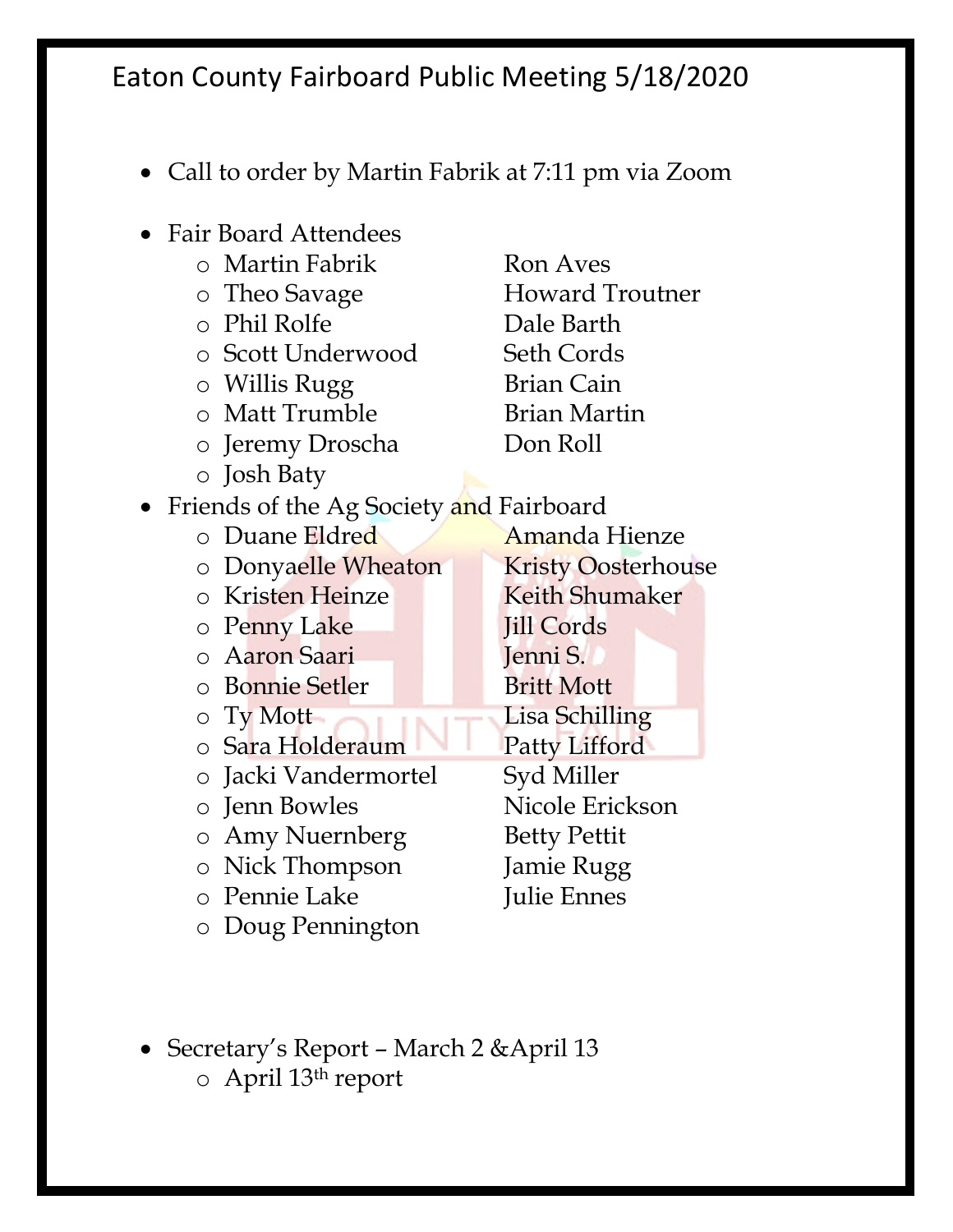- Jeremy moved
- Phil Second
- § Passed
- o March 2nd, 2020
	- Jeremy moved
	- Howard
	- § Passed
- Treasurer's Report
	- o Howard Moved
	- o Brian Second
	- o Passed
- Committee Reports
	- o Clean up committee grounds need attention
	- o Equipment is ready to go
- **Standing Committees** 
	- o Fair Committees
		- Vendor contracts are coming in.
	- o Beer Tent Committee
		- Nothing on beer tent. Nothing further this year
	- o Online Ticketing / POS Committee
		- E Tix is the best option. Less cost for infrastructure. Frontier days uses it and will help us out.
	- o Sale Committee
		- Proposal from Sheridan
			- Online only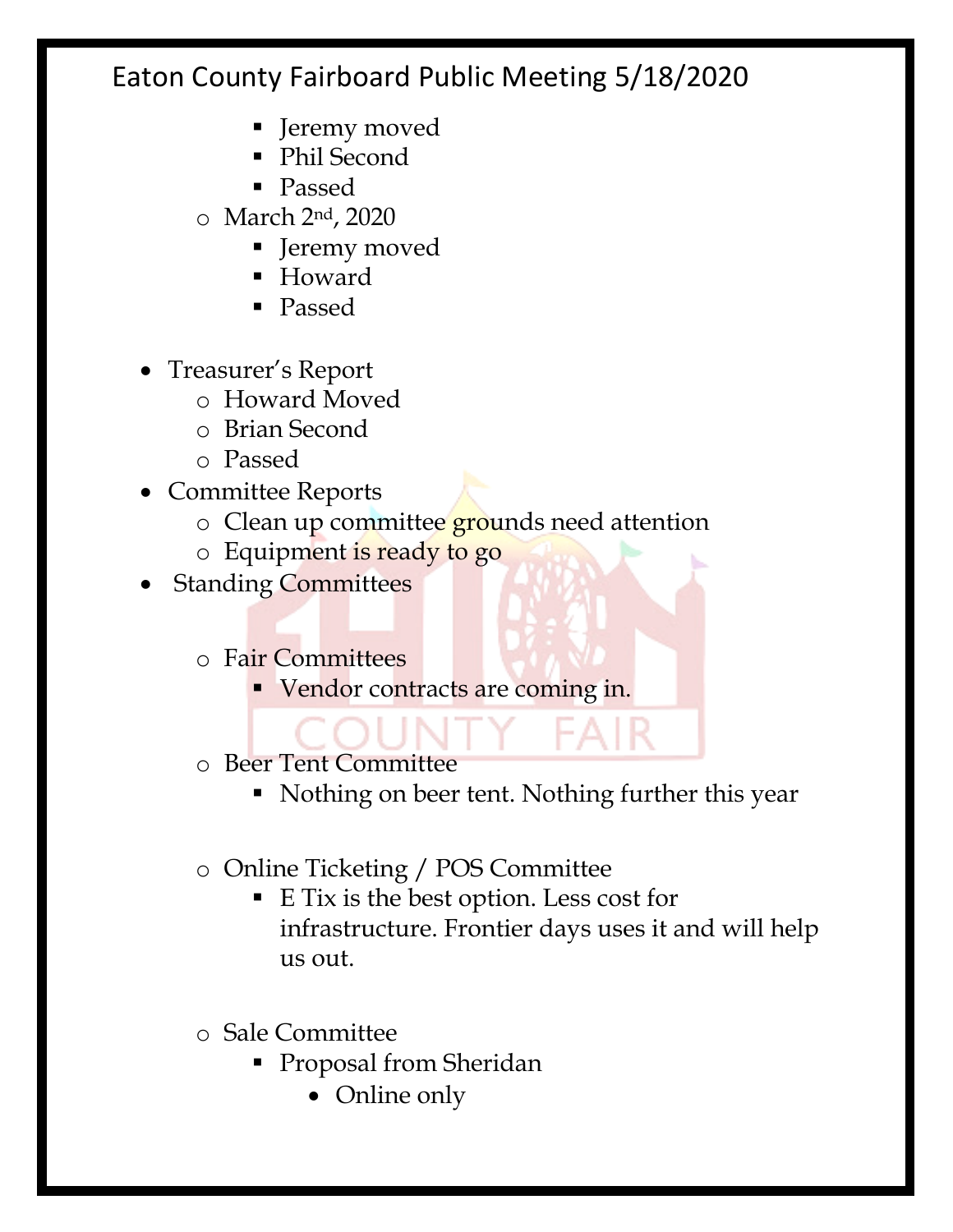- Fair Entry is working on a program for a virtual sale.
- Working with Kristy and JLA on the virtual sale
- Fairboard will facilitate the live auction
- MSU Extension / 4H Council
	- o MSU going with fair entry for a virtual platform
- Members/Visitors
	- o

- Old Business
	- o Fair Without 4H-Update
		- MSU will allow stored equipment to use at the fair.
		- § Virtual show will be allowed if no fair
	- o Entries and Forms
		- Forms due on  $6/1/20$
		- § Forms mailed to Superintendent with fees
		- Camping forms to fair office with payment by June 1st
	- o Campground
		- § May29, 2020 will open
	- o Grey Building Roof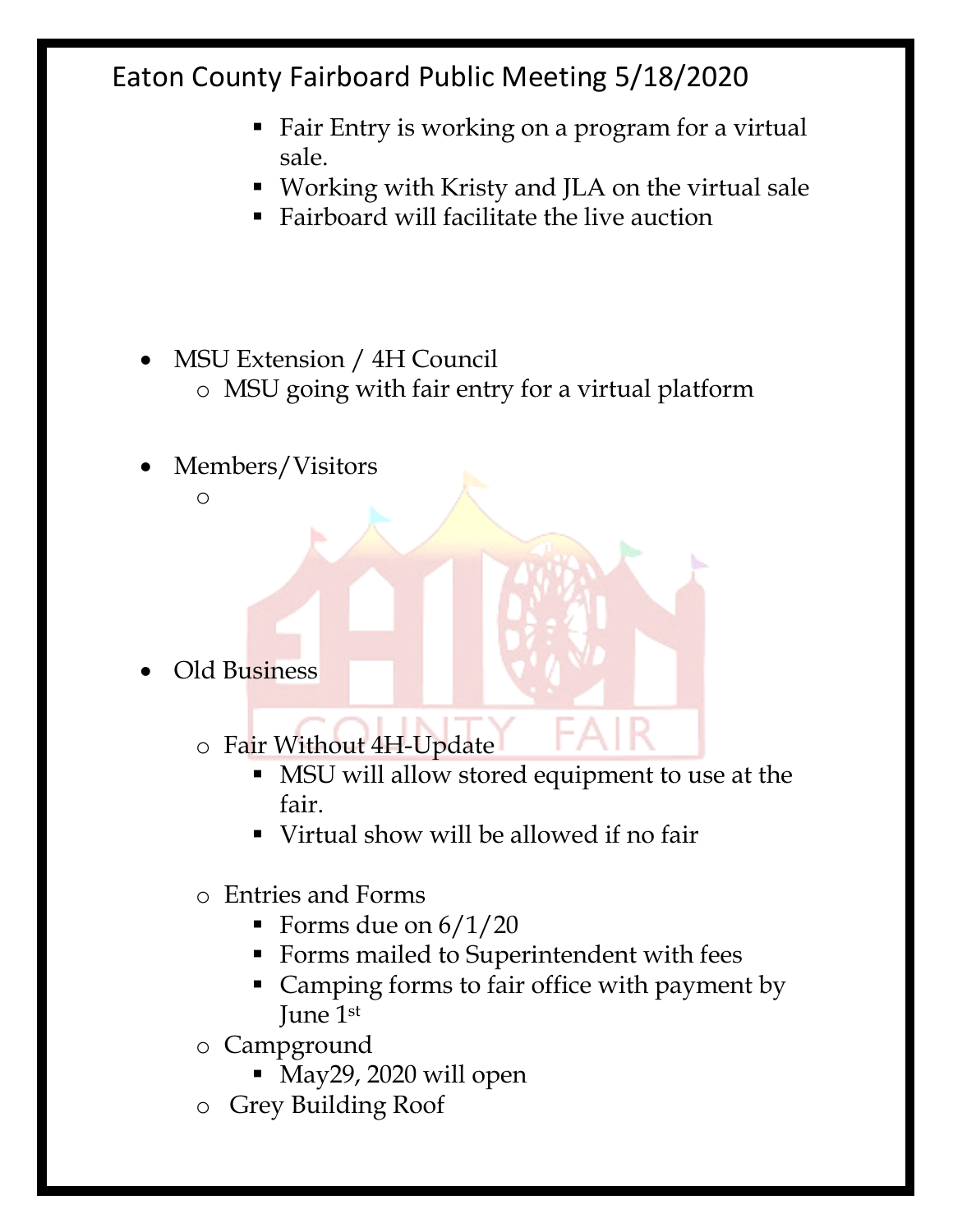- Grey Building roof out for bid. Due June 1<sup>st</sup> 2020. Licensed, Insured, and references
- o Mowing Equipment Orientation
	- New board member training to be determined on an as needed basis.
- New Business
	- o MAFE Update
		- Meeting with fair and associate members. Working through the issues due to executive orders
	- o Gospel Fest 2021
		- § Cancelled for 2020
			- Would like the same deal for 2021
	- o Bryner Contract
		- § Same equipment at last year's cost. \$2800.00
			- Hand Sanitizer cannot get the product to go into it.

FAIR

- Seth Moved
- Phil Second
- Passed
- o Fair Dog Show
	- § Cancelled for 2020 for social distancing reasons and not enough training for the dogs prior to the fair. A virtual will not be feasible.
	- Seth Moved
	- Brian Second
	- Passed
- o Out of County Exhibitors
	- § Tabled until June 1st
	- § Scott